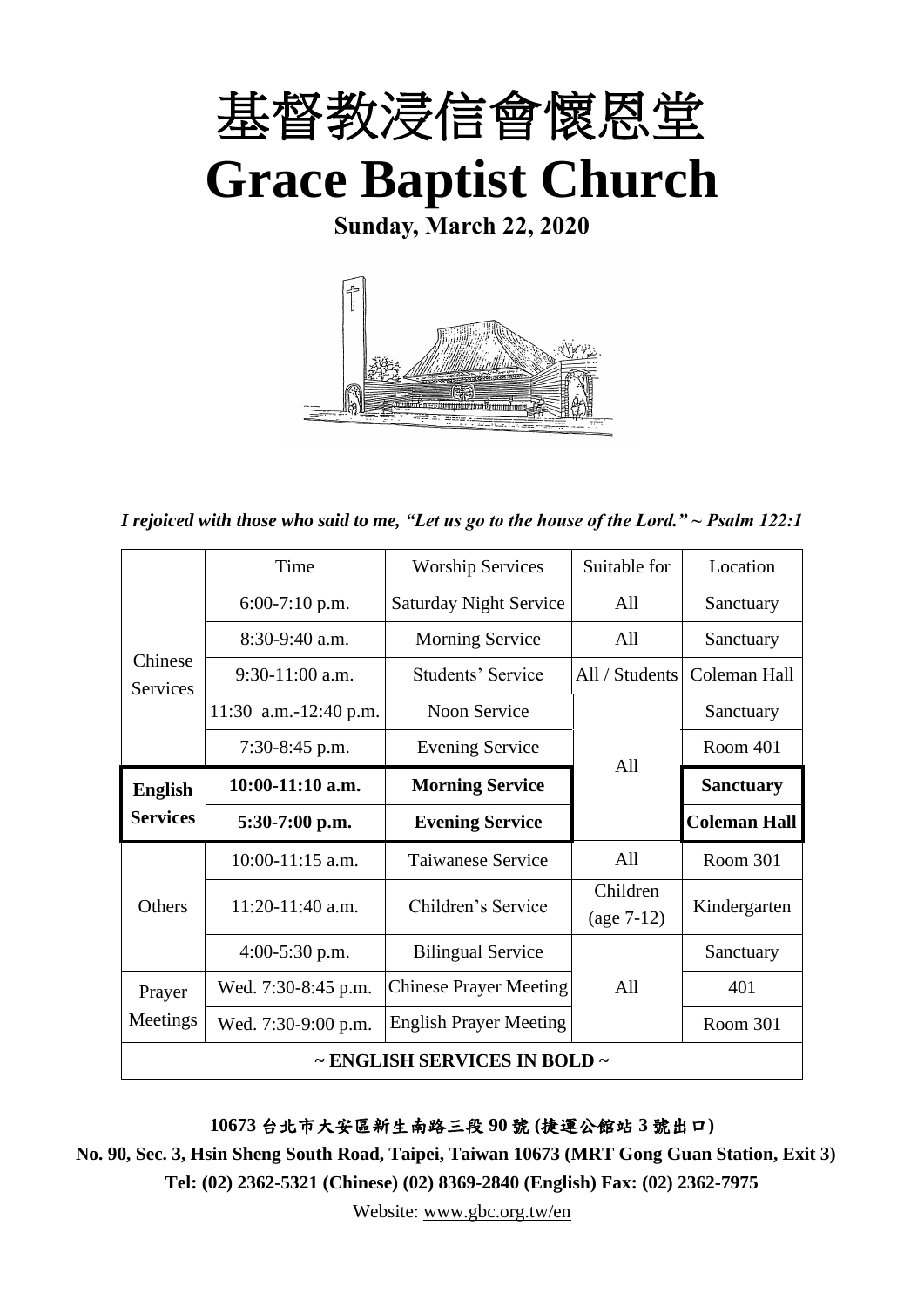|                                                                                | <b>Welcome to Grace Baptist Church English Congregation.</b><br>Thank you for choosing to worship with us and celebrate the glory of our Lord. |                                                                         |
|--------------------------------------------------------------------------------|------------------------------------------------------------------------------------------------------------------------------------------------|-------------------------------------------------------------------------|
|                                                                                | Morning Worship Service - 10:00 a.m.<br>Sunday, March 22, 2020 (Sanctuary)                                                                     |                                                                         |
| Prelude<br>Greeting/Prayer<br><b>Worship through Music</b>                     | "10,000 Reasons"<br>"By Faith"                                                                                                                 | Monica Kong<br><b>Armand Lim</b>                                        |
| <b>Pastoral Prayer</b><br>Worship through Music                                | "Yet Not I But through Christ in Me"<br>"Glorify Thy Name"                                                                                     | <b>Pastor Nick Brideson</b><br>Armand Lim                               |
| <b>Offertory Prayer</b><br>Tithes and Offerings<br>Doxology                    |                                                                                                                                                | <b>Pastor Nick Brideson</b>                                             |
| Pray for Our Church<br><b>Special Music</b><br><b>Scripture Reading</b>        | "Walk by Faith"<br>Hebrews $11:1-6$                                                                                                            | Minister Kevin Wang<br><b>Hallel Singers</b><br>Minister Kevin Wang     |
| Message<br><b>Response Song</b><br>Benediction<br><b>Collect Seating Forms</b> | Faith of Walking with God<br>"Turn Your Eyes upon Jesus" - #320                                                                                | Senior Pastor Peter Wu                                                  |
| Welcome<br><b>Closing Song</b><br>Postlude                                     | "As the Lord Is with Us"                                                                                                                       | <b>Pastor Nick Bridson</b><br>Armand Lim<br>Monica Kong                 |
| Wear a mask<br>before entering<br>the Cry Room.                                | Nursery care is available in the "Cry Room" at the back of the Sanctuary<br>during the Morning Worship Service.                                |                                                                         |
|                                                                                | Evening Worship Service - 5:30 p.m.<br>Sunday, March 22, 2020 (Coleman Hall)                                                                   |                                                                         |
| Prelude<br>Prayer<br>Worship through Music                                     | "Hosanna (Praise Is Rising)"                                                                                                                   | Vicky Lin<br>Alex Chen, Leader                                          |
| Greeting<br><b>Pastoral Prayer</b><br>Worship through Music                    | "God Is Able"<br>"Jesus, There's No One Like You"                                                                                              | Minister Kevin Wang<br><b>Pastor Nick Brideson</b><br>Alex Chen, Leader |
| <b>Offertory Prayer</b>                                                        | " I Will Offer up My Life"                                                                                                                     | <b>Pastor Nick Brideson</b>                                             |
| Tithes and Offerings<br>Pray for Our Church<br><b>Scripture Reading</b>        | Hebrews 11:1-6                                                                                                                                 | Minister Kevin Wang                                                     |
| Message<br><b>Response Song</b><br><b>Closing Prayer</b>                       | Faith of Walking with God<br>"Give Me Faith"                                                                                                   | <b>Pastor Nick Brideson</b>                                             |
| <b>Collect Seating Forms</b><br>Welcome<br><b>Closing Song</b><br>Postlude     | "Jesus, There's No One Like You"                                                                                                               | <b>Pastor Nick Brideson</b><br>Alex Chen, Leader<br>Vicky Lin           |
| To achieve this, we aim:                                                       | <b>Our Vision Is to Spread the Gospel</b>                                                                                                      |                                                                         |

1.To become a house of prayer 2.Through prayer, to build the body of Christ 3.From the body, to do the work of mission in Taipei, Taiwan, and neighboring countries "*but you will receive power when the Holy Spirit has come upon you; and you shall be My witnesses both in Jerusalem, and in all Judea and Samaria, and even to the remotest part of the earth*." - Acts 1:8 (NASB)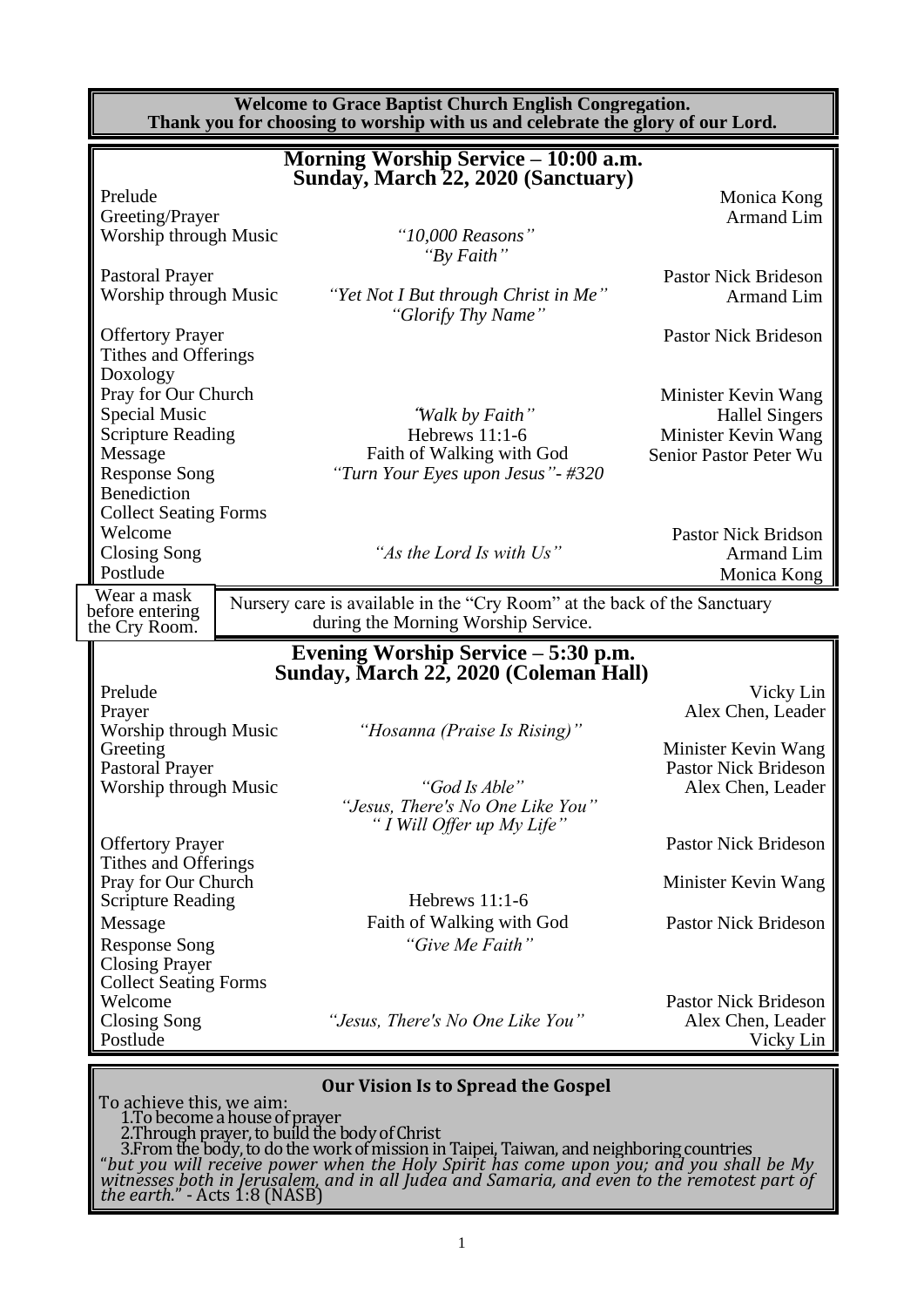#### **Sermon Topic: Faith of Walking with God Scripture: Hebrews 11:1-6**

# **AM Speaker: Senior Pastor Peter Wu March 22, 2020**

#### **Scripture: Hebrews 11:1-6 (NASB)**

**PM Speaker: Pastor Nick Brideson**

<sup>1</sup>Now faith is the assurance of things hoped for, the conviction of things not seen.  $2$  For by it the men of old gained approval.

<sup>3</sup> By faith we understand that the worlds were prepared by the word of God, so that what is seen was not made out of things which are visible. <sup>4</sup> By faith Abel offered to God a better sacrifice than Cain, through which he obtained the testimony that he was righteous, God testifying about his gifts, and through faith, though he is dead, he still speaks. <sup>5</sup> By faith Enoch was taken up so that he would not see death; and he was not found because God took him up; for he obtained the witness that before his being taken up he was pleasing to God. <sup>6</sup> And without faith it is impossible to please Him, for he who comes to God must believe that He is and that He is a rewarder of those who seek Him.

**Notes:**



 $\overline{\phantom{a}}$ 

## **Sermon Next Sunday,** *March 29***:**

| <b>Speaker</b>                                                                                                                           | <b>Topic</b> | <b>Bible Text</b> |
|------------------------------------------------------------------------------------------------------------------------------------------|--------------|-------------------|
| PM: Pastor Nick Brideson                                                                                                                 | Sanctified   | 1 Corinthians 6   |
| Study the Bible text ahead and you will get more from the sermon.<br>You are welcome to join one of the Sunday classes listed on page 5. |              |                   |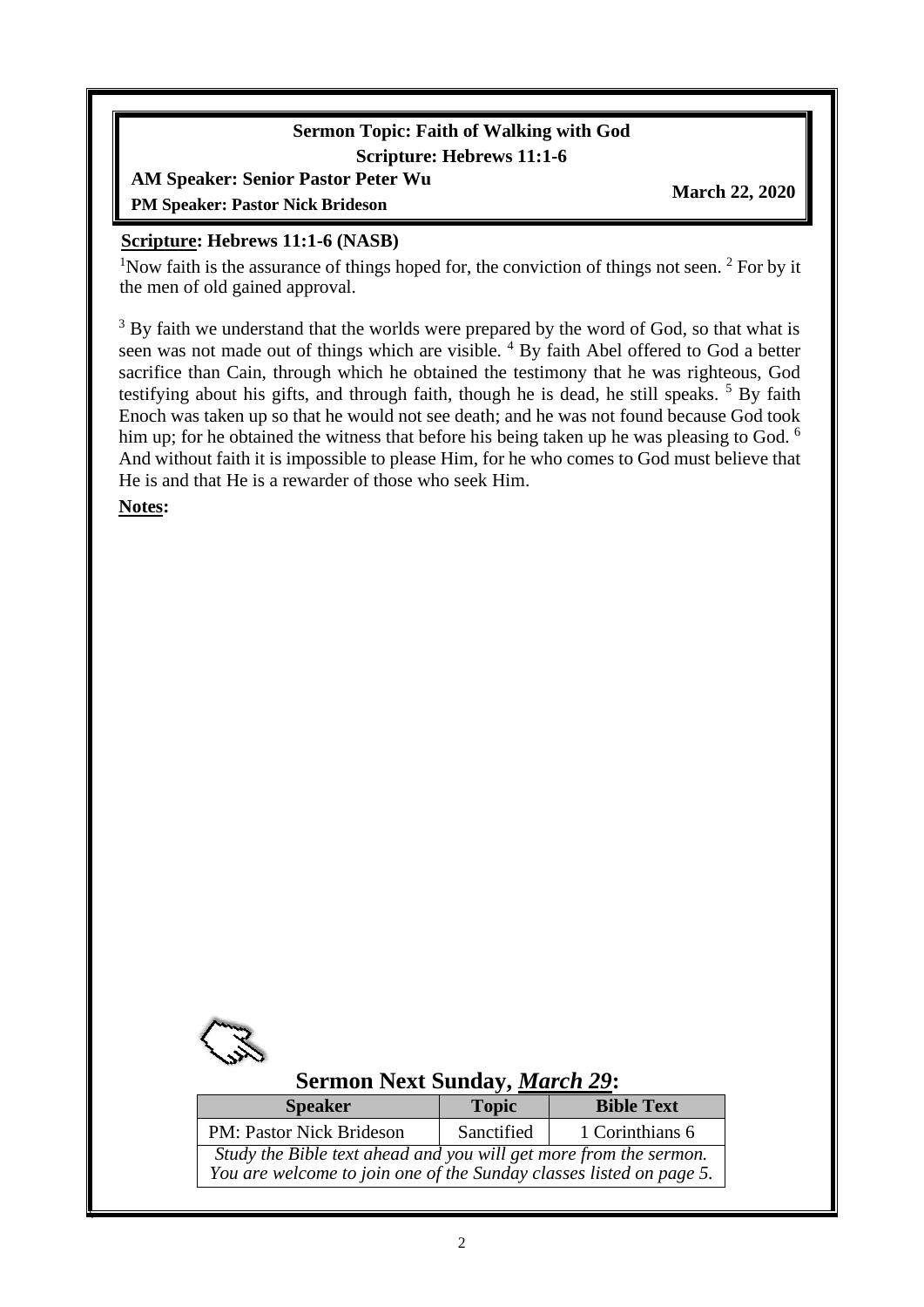## **Wednesday Night Prayer Meeting**

*"My house shall be called a house of prayer" (Matthew 21:13)* Let us be a church of prayer. Come and pray with brothers and sisters in Christ 7:30 - 9:00 p.m. every Wednesday in Room 301. If you have a prayer request, please send it to Minister Priscilla Liao at [priscilla@gbc.org.tw.](mailto:priscilla@gbc.org.tw)

Prayer Focus for this coming Wednesday:

| 1st Week                  | 2nd Week               | 3rd Week        | 4th Week        | 5th Week  |
|---------------------------|------------------------|-----------------|-----------------|-----------|
| ' Caring/Healing/Families | <b>Church Ministry</b> | <b>Missions</b> | <b>The Lost</b> | The World |

## **2020 Taitung VBS Mission Trip – Members Needed**

**When:** Aug. 18 - 22, 2020

**What:** VBS for Taitung children from Grades 1-6

**Training Sessions:** 4/19 (1:30 – 4:00 p.m.) and 5/10, 6/14, 7/12, 8/2, 8/16 (2:00 – 4:00 p.m.) **Application Deadline:** March 29, 2020

We are looking for applicants who are willing to share God's love to children. Team members will have to attend 6 training sessions to prepare. Those called by God to serve, please get an application from the bulletin stand on the  $1<sup>st</sup>$  floor close to the elevator (next to the door leading to the coffee deck).

## **Tax Receipts and Making Offerings**

GBC church office will send out annual offering/donation receipts for 2019 from April 1 to April 20. If you don't receive your receipt in the mail by then or have questions, please contact SueJenny at: [suejenny@gbc.org.tw.](mailto:suejenny@gbc.org.tw) If you want the receipt, please write your name and other contact information CLEARLY on the envelope so you will get the receipt on time. If you don't need a receipt, please put your offering in the offering bag directly without having to put it in an offering envelope.

Please be aware of the different ways to make offerings. Information on ways you can make offerings is available on the GBC websites:

In Chinese: www.gbc.org.tw/index.php/donation

In English: [www.gbc.org.tw/en/index.php/offering](http://www.gbc.org.tw/en/index.php/offering/)



workers, please join our training and sign up at the meetings at 1:15 p.m. in Coleman Hall.

For more information, please contact VBS director Nadia Chen at [vbs2020@gbc.org.tw,](mailto:vbs2020@gbc.org.tw) or Minister Yalin Tseng at [yalintseng@gbc.org.tw.](mailto:yalintseng@gbc.org.tw)

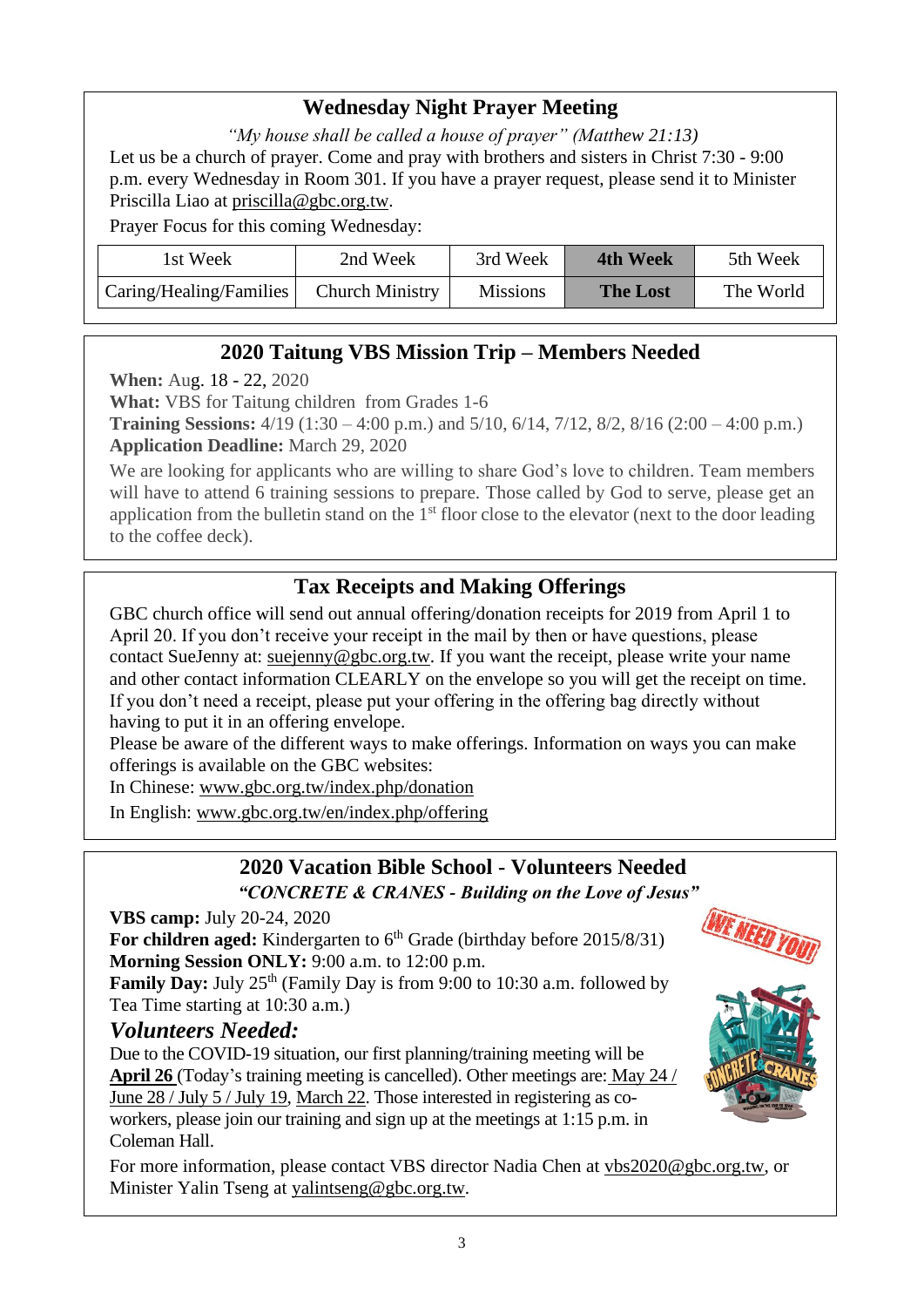#### **COVID-19 PRECAUTIONS IMPORTANT:**

- **1. If you have been out of Taiwan in the last 14 days. you MUST self-quarantine for 14 days. (If you arrived in Taiwan on March 10, self-quarantine until March 24.)**
- **2. If you or a family member in your household has been out of Taiwan in the last 14 days, GBC asks that you join our worship via Internet**

**(**[https://www.gbc.org.tw/en/index.php/livestream/\)](https://www.gbc.org.tw/en/index.php/livestream/)

#### **Due to COVID-19, the following events are cancelled:**

- Good Friday Service<br>■ Easter Sunrise Servic
- Easter Sunrise Service
- Easter potlucks
- Baptism in April
- Child Dedication on Mothers' Day

★ Please be aware of Taiwan's new visa regulations. (See website: [https://www.mofa.gov.tw/en\)](https://www.mofa.gov.tw/en/)

#### **From now** *until further notice***:**

- GBC is on level 2 precautions. Most meetings continue as usual.
- $\blacksquare$  No meetings with food & drinks (including in the coffee deck area)
- Wearing masks inside GBC is *required*.
- We encourage you to take your bullet the home. Please do not recycle it.

M & PN Services: seating seatiliens<br>instructions

#### **Entering GBC**

- Put on a mask
- Clean your hands
- Check your temperature
- $\blacksquare$  Avoid shaking hands

#### **Seating for AM & PM services**

- $\blacksquare$  Sit apart in numbered positions
- Use your own pen (if you have one)
- Fill out the seating form. (Use the seat number behind you.)
- The ushers will collect the forms at the end of the service.

#### **Follow the signs within GBC building**

- **E** Keep right when walking in the  $I<sup>st</sup>$  floor hallway.
- Follow the signs to go up/down the stairs at the back of the building.
- After the Morning Service, please leave the Sanctuary via the glass doors near the organ and go down the outdoor stairs to the coffee area. (Please DO NOT use the doors at the front of the Sanctuary (on either side of the stage) or the doors at the back of the Sanctuary.)
- Please use the stairs if you are able. The elevator is for people going to the 3rd and 4th floors, and for people in need.

## **Please check GBC website for updates at www.gbc.org.tw/en**

#### **Practical Tips**:

- ⚫ After carefully washing your hands and drying them with a paper towel, use
- that towel to touch elevator/back door buttons or door handles. Use your own pen to avoid using the GBC pens in the pews.
- 

## **AWANA & Preschool Classes**

AWANA & Preschool classes are cancelled for 3 Sundays on March 22, 29, and April 5 due to COVID-19 situation.



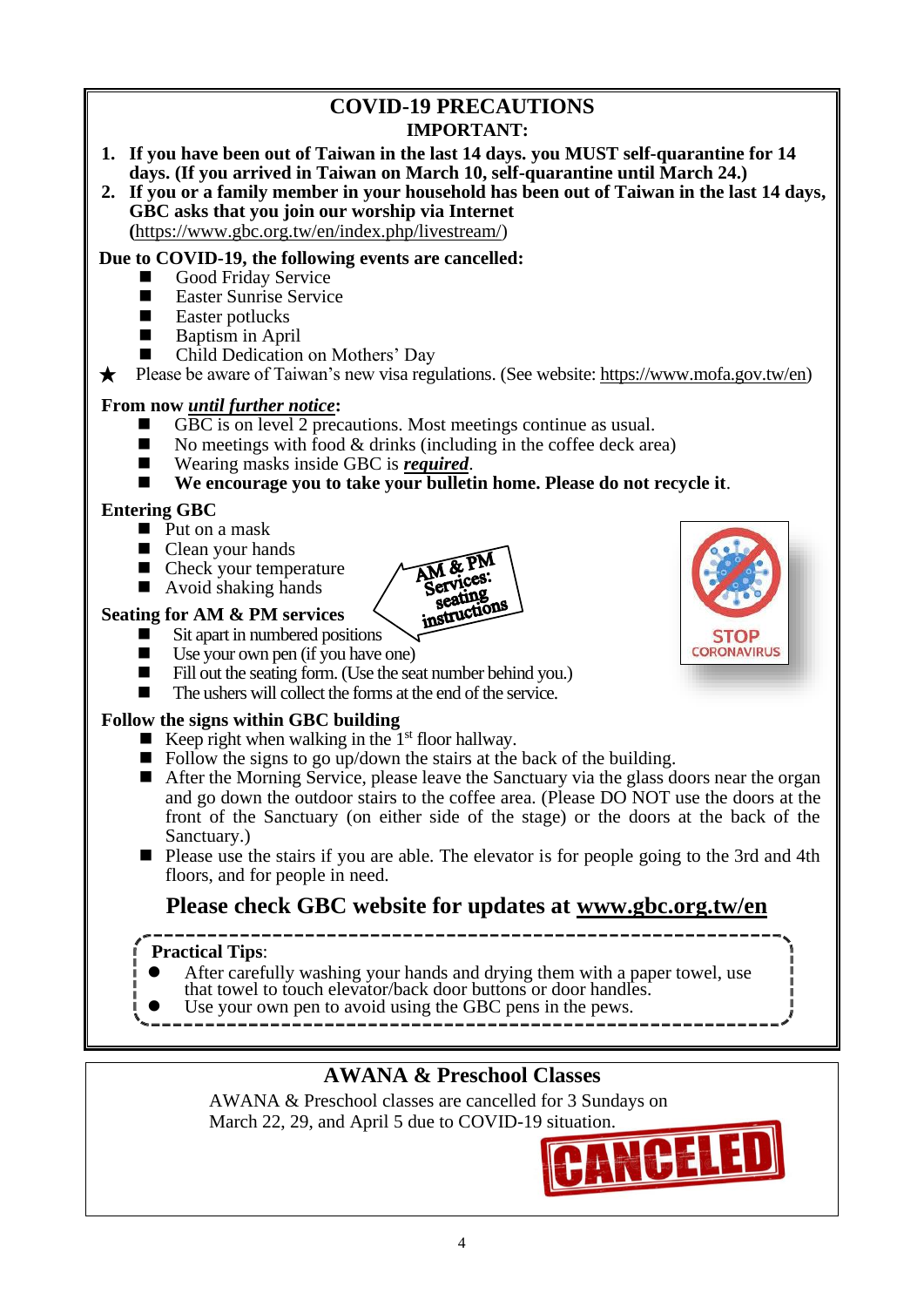| <b>Sunday School Information - YOU ARE ENCOURAGED TO JOIN A CLASS</b> |                            |                                           |                                                       |
|-----------------------------------------------------------------------|----------------------------|-------------------------------------------|-------------------------------------------------------|
| <b>Class</b>                                                          | <b>Time</b>                |                                           | <b>Room</b>                                           |
| <b>Beginning Christian Life</b>                                       |                            |                                           |                                                       |
| Alpha - new and non-Christians                                        | 11:45 a.m.                 | <b>Calvary Room</b>                       | Cancelled<br><b>TODAY</b>                             |
| Christianity 101 - required for baptism                               | 11:30 a.m.                 | leader Yuri Shih at                       | Online class. Contact the<br>yuchen phone@hotmail.com |
| <b>Maturing Christians</b>                                            |                            |                                           |                                                       |
|                                                                       | $9:00$ a.m.                |                                           | Mount of Olives Room                                  |
| <b>Bible Studies for Life</b>                                         | 11:30 a.m.                 | <u>4 classes:</u><br>Room B04<br>Room B05 | WanFu 20 Room A<br>WanFu 20 Room C                    |
|                                                                       | $2:00$ p.m.                | 305                                       | Previously at 3:00<br>p.m. in Room 306                |
|                                                                       | $4:00$ p.m.                | 305                                       |                                                       |
| <b>Youth: Grade 7 and above</b>                                       |                            |                                           |                                                       |
| <b>Bible Studies for Life</b>                                         | 11:30 a.m.                 | 405                                       |                                                       |
| <b>Children:</b>                                                      |                            |                                           |                                                       |
| Nursery - Age 3 and under                                             | $11:20$ a.m. $-12:50$ p.m. | Kindergarten                              |                                                       |
| Preschool - Age 3 to 5                                                | 11:40 a.m. - 12:40 p.m.    | 403                                       |                                                       |
| AWANA - Kindergarten (大班) to Grade 6                                  | $11:30$ a.m. $-1:00$ p.m.  | 401/404                                   |                                                       |

# **English Congregation Leaders**

|                                                                                                                                                                                                                                                                                                                                                                                                                                                                    |                                                                                                                                                                                                                                                                                                                                                                                                                               | English Pastor: Nick Brideson                                                                                                                                                                                                                                                                                                                                                                                                                                                              |                                                                                                                                                                                                                                                                                                                                                                                                 |                                                                                                                                                                                                                                                                      |
|--------------------------------------------------------------------------------------------------------------------------------------------------------------------------------------------------------------------------------------------------------------------------------------------------------------------------------------------------------------------------------------------------------------------------------------------------------------------|-------------------------------------------------------------------------------------------------------------------------------------------------------------------------------------------------------------------------------------------------------------------------------------------------------------------------------------------------------------------------------------------------------------------------------|--------------------------------------------------------------------------------------------------------------------------------------------------------------------------------------------------------------------------------------------------------------------------------------------------------------------------------------------------------------------------------------------------------------------------------------------------------------------------------------------|-------------------------------------------------------------------------------------------------------------------------------------------------------------------------------------------------------------------------------------------------------------------------------------------------------------------------------------------------------------------------------------------------|----------------------------------------------------------------------------------------------------------------------------------------------------------------------------------------------------------------------------------------------------------------------|
| <b>Pastor Nick Brideson</b>                                                                                                                                                                                                                                                                                                                                                                                                                                        | Minister Priscilla Liao                                                                                                                                                                                                                                                                                                                                                                                                       |                                                                                                                                                                                                                                                                                                                                                                                                                                                                                            | Minister Kevin Wang                                                                                                                                                                                                                                                                                                                                                                             |                                                                                                                                                                                                                                                                      |
| <b>Adult Education</b><br>/Mission                                                                                                                                                                                                                                                                                                                                                                                                                                 | AM Worship                                                                                                                                                                                                                                                                                                                                                                                                                    | Children's<br>Education/Caring                                                                                                                                                                                                                                                                                                                                                                                                                                                             | PM Worship                                                                                                                                                                                                                                                                                                                                                                                      | Youth/Fellowship                                                                                                                                                                                                                                                     |
| <b>Adult Education</b><br><b>Nick Brideson</b><br>nick@gbc.org.tw<br><b>Foreign Mission:</b><br><b>Medical/Dental Team</b><br>Armand Lim<br>$r$ manlim@yahoo.com<br><b>VBS</b> Team<br>Priscilla Liao<br>priscilla@gbc.org.tw<br><b>Taiwan Mission:</b><br><b>TaiTung Team</b><br>Cherrie Gow Lim<br>cvgow@yahoo.com<br><b>Orphanage Ministry</b><br>Julie Chen<br>yuling0914@gmail.com<br><b>Evergreen Fellowship</b><br>Winnie Liang<br>wistlesliang@hotmail.com | <b>Morning Music</b><br>Cherrie Gow Lim<br>cvgow@yahoo.com<br><b>Morning Greeters</b><br>Chien Ferng<br>cferng@gmail.com<br><b>Adult Choir</b><br><b>Hand Bell Choir</b><br>Juliet Jao<br>lenyinjao@gmail.com<br><b>Hallel Singers</b><br>Cherrie Gow Lim<br>cvgow@yahoo.com<br><b>Morning Fellowship Tea</b><br>Yuri Shih<br>yuchen phone@hotmail.com<br><b>Morning Multimedia</b><br>Vicky Lin<br>gbcmorningmedia@gmail.com | <b>Cryroom Ministry</b><br>Abby Tu<br>abbbytu@gmail.com<br><b>Preschool</b><br>Joanna Peng<br>Joanna1285@hotmail.com<br><b>AWANA Spark Group</b><br>Crystal Turner<br>elisayeh@yahoo.com<br><b>AWANA T&amp;T Group</b><br>Ming Lai<br>minglai88@gmail.com<br><b>Prayer Ministry</b><br>Priscilla Liao<br>priscilla@gbc.org.tw<br><b>Hospital Visitation</b><br>Amanda Lou<br>lou.amanda@gmail.com<br><b>Small Groups</b><br>-Women<br>-General<br>-Ministry<br>-Nationality<br>-Evangelism | <b>Evening Music Team</b><br>Alex Chen /Renee Yang<br>gbceworshipteam@gmail.com<br><b>Evening Greeters</b><br>Vicky Kuo<br>asiaglobe999@gmail.com<br><b>Evening Multimedia</b><br>Jusak Tandean<br>jtandean@yahoo.com<br><b>Evening Tea / Baptism</b><br><b>Celebration Fellowship</b><br>Michelle Cheng<br>$v$ ealincheng@yahoo.com<br><b>Baptism Support</b><br>Aline Kao<br>aline@gbc.org.tw | <b>Trinity Youth</b><br>(Grade 7 and above)<br>Grant & Kirsten<br><b>Burgess</b><br>grantburgess@live.co.<br>za<br><b>Mabuhay</b><br>Fellowship<br>Ava Zamora<br>avazam@yahoo.com<br><b>Small Groups</b><br>-Youth<br>-Students<br>-Couples<br>-Parenting<br>-Family |
| Secretarial staff:<br>SueJenny Hsu<br>suejenny@gbc.org.tw                                                                                                                                                                                                                                                                                                                                                                                                          | Stella Chen (part-time)<br>stella@gbc.org.tw                                                                                                                                                                                                                                                                                                                                                                                  | Deacon<br>Michael Huang<br>mhuang500@yahoo.com                                                                                                                                                                                                                                                                                                                                                                                                                                             |                                                                                                                                                                                                                                                                                                                                                                                                 | <b>Alternate Deacon</b><br>Armand Lim<br>rmanlim@yahoo.com                                                                                                                                                                                                           |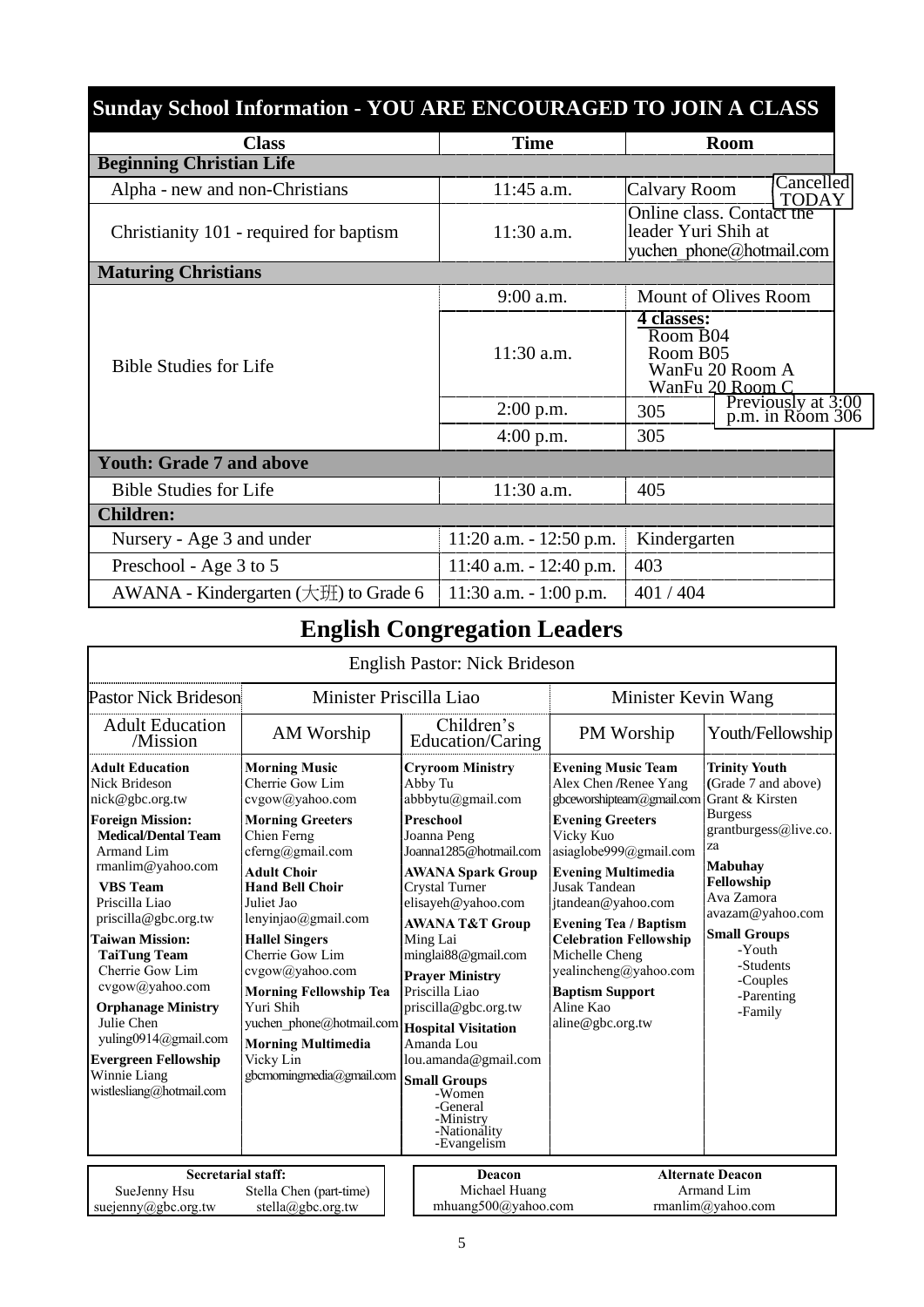Meeting times subject to change due to COVID-19 situation. Contact leaders via email.

|                          |                                            | <b>Small Groups</b>                                      |                                                           |
|--------------------------|--------------------------------------------|----------------------------------------------------------|-----------------------------------------------------------|
| <b>Type of Group!</b>    | <b>Name</b>                                | Day/Time                                                 | <b>Location/Contact Emails</b>                            |
| <b>Students</b>          | <b>International Students Group</b>        | Friday<br>$7:30 - 9:00 \text{ pm}$                       | GBC Room B05<br>cesaledro57@gmail.com                     |
| Couples/                 | <b>Couples Group</b>                       | Sunday<br>$11:30$ am $- 1:00$ pm                         | Near GBC<br>alan.triciac@gmail.com                        |
| Parenting                | <b>Parenting Group</b>                     | $2nd$ & 4 <sup>th</sup> Sunday<br>$11:30$ am $-12:30$ pm | GBC Room 402<br>rod_syverson@hotmail.com                  |
| Women                    | Women's Breakfast Group                    | $2nd$ Saturday<br>$8:30 - 10:30$ am                      | Near GBC<br>foua201@gmail.com                             |
| Language/<br>Nationality | <b>Indonesian Community Group</b>          | Sunday<br>11:30 am $- 12:45$ pm                          | Near GBC<br>sagitamaria@gmail.com                         |
|                          | Salt & Light                               | Sunday<br>$1:30 - 3:00$ pm                               | <b>GBC Mount of Olives Room</b><br>paulhan2908@gmail.com  |
|                          | <b>Bilingual Interpretation Group</b>      | Sunday<br>$2:00 - 4:00$ pm                               | GBC Room 303<br>cfindler@yahoo.com                        |
|                          | Crown of Beauty                            | Saturday<br>$2:00 - 4:00$ pm                             | <b>GBC Mount of Olives Room</b><br>clemence4261@gmail.com |
| General                  | Thursday Night Bible<br><b>Study Group</b> | Thursday<br>$7:30 - 9:00$ pm                             | GBC Room 301<br>rod_syverson@hotmail.com                  |
|                          | NanGang Group                              | Friday<br>$7:00 - 9:30$ pm                               | NanGang<br>sagitamaria@gmail.com                          |
|                          | YungHe Bible Study Group                   | Friday<br>$7:00-8:30$ pm                                 | YungHe<br>yedukondaluster@gmail.com                       |
|                          | HsinChu Bible Study Group                  | Friday<br>$7:30 - 8:45$ pm                               | HsinChu<br>rmanlim@yahoo.com                              |
| Ministry                 | <b>Hospital Visitation Group</b>           | Thursday<br>$1:30 - 2:30$ pm                             | Near GBC<br>lou.amanda@gmail.com                          |
| Evangelism               | Personal Evangelism Group                  | Thursday<br>$7:00 - 8:30$ p.m.                           | GBC Room 307<br>roytreur@gmail.com                        |

## **YOU ARE ENCOURAGED TO JOIN A SMALL GROUP**

If you need more information about a small group, please send your questions directly to the email address provided above. If you are interested in starting a new group, please contact Minister Priscilla Liao at [priscilla@gbc.org.tw.](mailto:priscilla@gbc.org.tw)

## **Fellowships**

## **Mabuhay Fellowship**

Today, March 22, at 2 p.m. in Room B05, the Mabuhay Fellowship will have a Bible study. All are welcome.

The Mabuhay Fellowship comprises Filipinos aiming to share God's love and light through worship, prayer, Bible

study, fellowship, gospel sharing, and ministry.

## **Evergreen Bilingual Fellowship**

This coming Saturday, March 28, Evergreen will have Gospel Project Small Group sharing on the Book of Genesis. Please join us!

Evergreen is an international bilingual Christian fellowship of Grace Baptist Church.

We meet every Saturday night, 6:00 to 8:00 p.m. in Room 401. We hope you'll invite your non-believing friends, get involved in deep relationships here, and join our Fellowship.